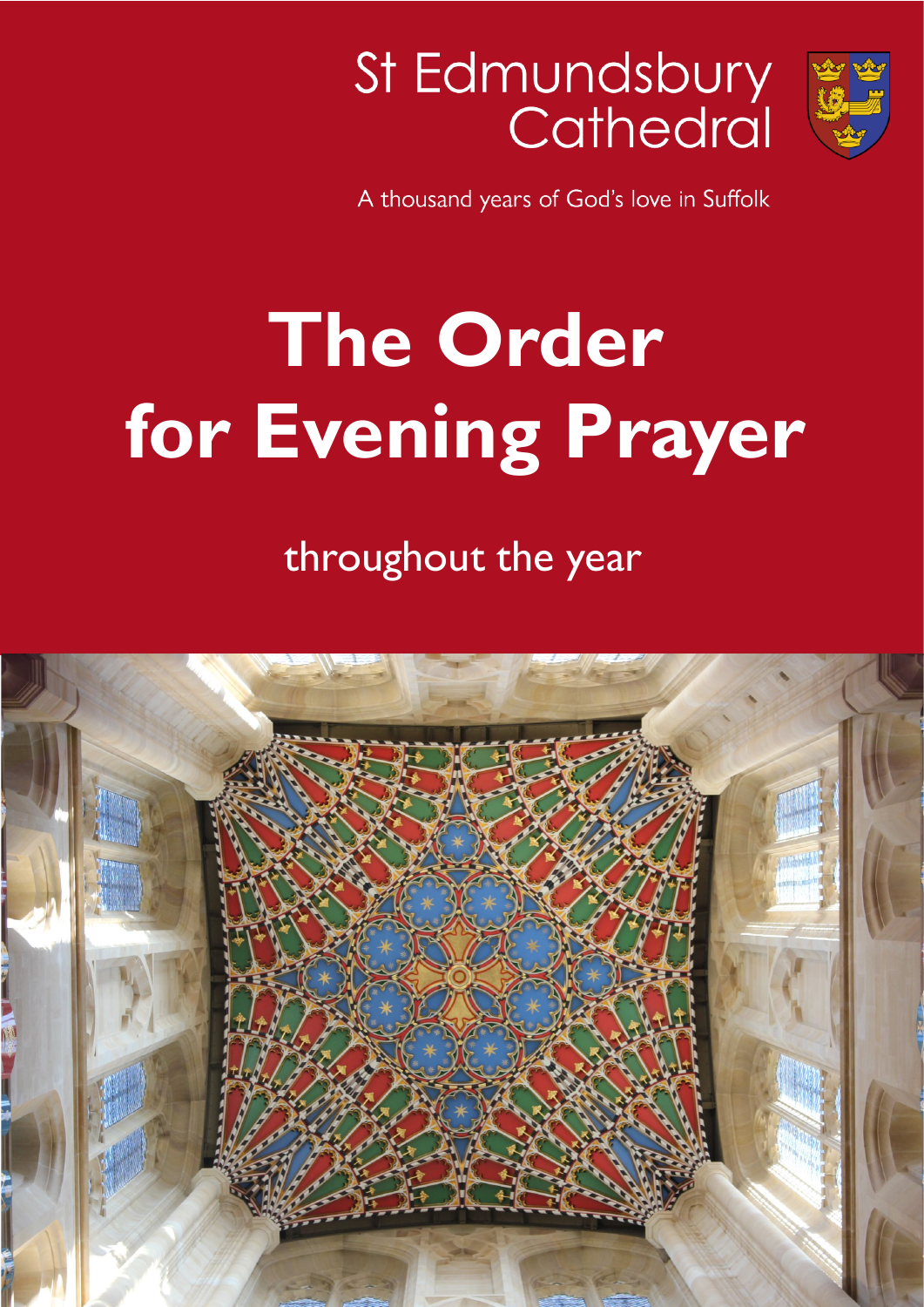# **A Guide to the Order of Evening Prayer**

Evening Prayer in St Edmundsbury Cathedral is a tiny fragment of something else; it is a part of the worship which is offered to God by Christian people every hour of the day and night, in every part of the world.

When you come to Evening Prayer here, it is as if you were dropping in on a conversation already in progress — a conversation between God and his people which began long before you were born and which will continue long after the end of your life. So, do not be surprised or disturbed if there are some things which you do not understand straight away. For a brief moment, you step into the continual stream of worship which is being offered today and which will be offered to the end of time. You are one with those who worship here on earth and in heaven.

Evening Prayer is drawn almost entirely from the Bible. Its primary purpose is to proclaim the wonderful works of God in history and in the life, death and resurrection of Jesus Christ. Its secondary purpose is to evoke from the worshipper a response of praise, penitence, prayer, and obedience.

Much of the English of the service is the language spoken and written by our ancestors more than four hundred years ago. It may sound oldfashioned but its meaning is not out of date.

The service is in three parts:

The first part prepares the worshipper for the story which is to follow.

The second part is the story of God's redeeming love, beginning with the Old Testament (the psalms and the first reading), proceeding to the New Testament (the Magnificat or Song of Mary, the second reading, and the Nunc Dimittis or Song of Simeon), and reaching its climax in the affirmation of what Christians believe (the Creed).

Finally, the third part is our prayerful response to God who has revealed himself in history, in Jesus Christ, and in the Church.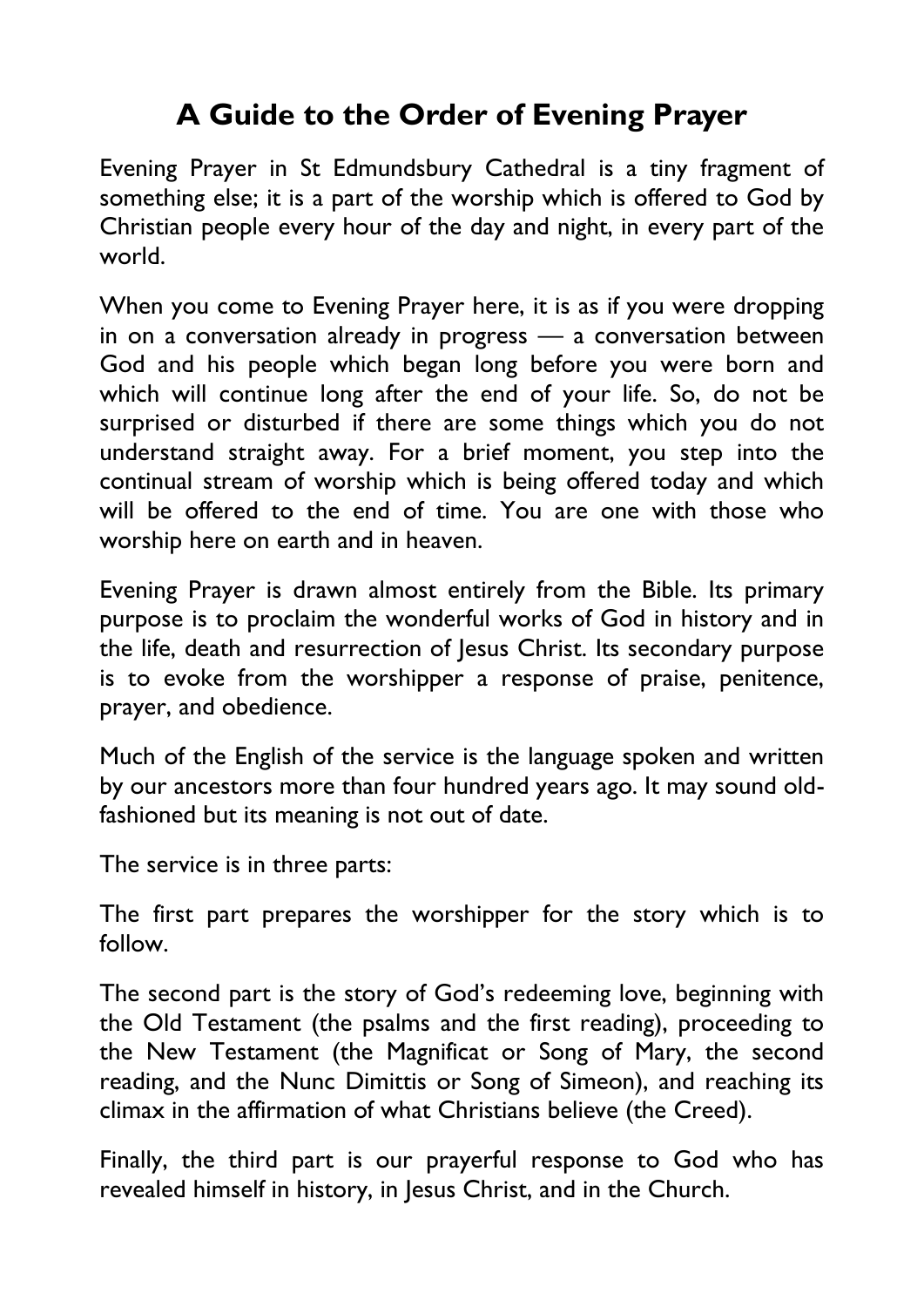# **Evening Prayer**

said by the congregation

All kneel

Officiant In the Name of the Father, and of the Son, and the Holy Ghost. **All Amen.** O Lord, open thou our lips. **And our mouth shall shew forth thy praise.** O God, make speed to save us. **O Lord, make haste to help us.** All stand **Glory be to the Father, and to the Son: and to the Holy Ghost; as it was in the beginning, is now, and ever shall be: world without end. Amen.** Praise ye the Lord. **The Lord's Name be praised.**

All sit

The congregation says a psalm or psalms as announced by the Officiant. You will find the text of the psalms towards the back of the Book of Common Prayer. The verses are said alternately between the Officiant and the congregation with a brief pause at the colon in the middle of each verse.

At the end of the final psalm, all stand for the Gloria

All sit for

**The Old Testament Lesson**

All stand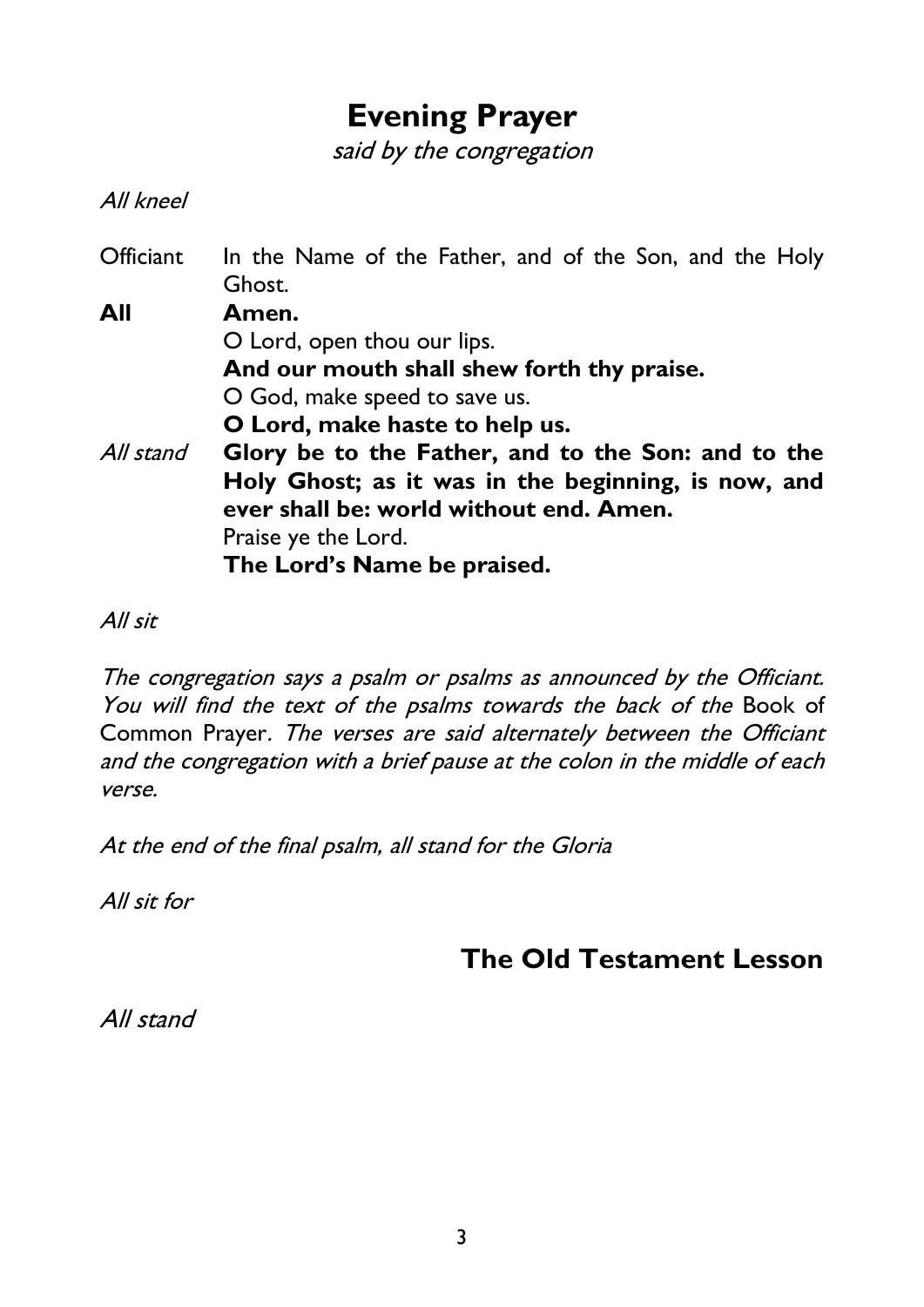# **The Magnificat or Song of Mary**

Officiant My soul doth magnify the Lord: and my spirit hath rejoiced in God my Saviour. **All For he hath regarded: the lowliness of his hand-maiden.** For behold, from henceforth: all generations shall call me blessed. **For he that is mighty hath magnified me: and holy is his Name.** And his mercy is on them that fear him: throughout all generations. **He hath shewed strength with his arm: he hath scattered the proud in the imagination of their hearts.** He hath put down the mighty from their seat: and hath exalted the humble and meek. **He hath filled the hungry with good things: and the rich he hath sent empty away.** He remembering his mercy hath holpen his servant Israel: as he promised to our forefathers, Abraham and his seed, for ever. **Glory be to the Father, and to the Son: and to the Holy Ghost; As it was in the beginning, is now, and ever shall be: world without end. Amen.**

All sit for

# **The New Testament Lesson**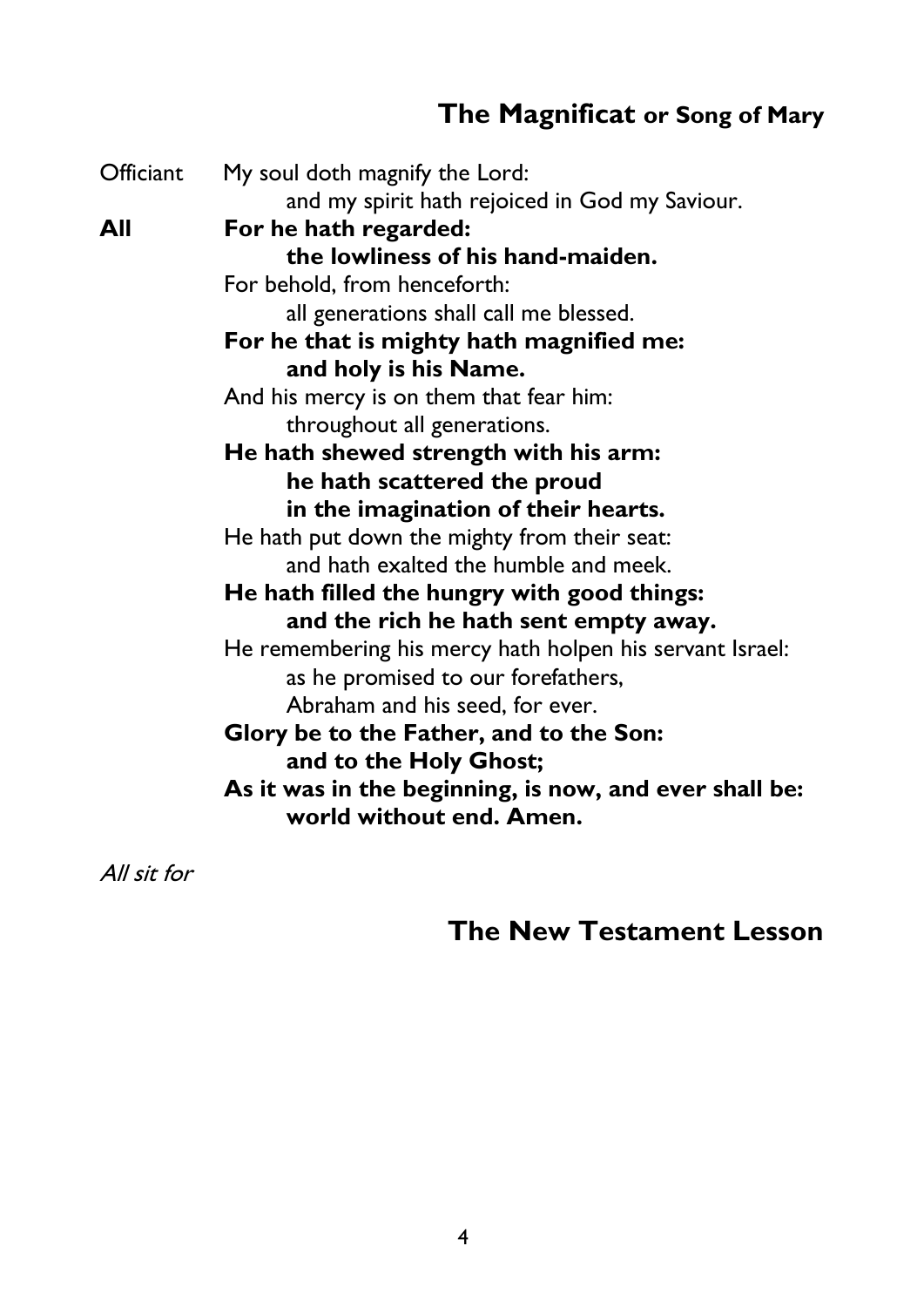All stand for

#### **The Nunc Dimittis or Song of Simeon**

Officiant Lord, now lettest thou thy servant depart in peace: according to thy word. **All For mine eyes have seen: thy salvation,** Which thou hast prepared: before the face of all people; **To be a light to lighten the Gentiles: and to be the glory of thy people Israel. Glory be to the Father, and to the Son: and to the Holy Ghost; As it was in the beginning, is now, and ever shall be: world without end. Amen.**

All face east for

# **The Apostles' Creed**

**All I believe in God the Father almighty, Maker of heaven and earth: And in Jesus Christ his only Son our Lord, Who was conceived by the Holy Ghost, Born of the Virgin Mary, Suffered under Pontius Pilate, Was crucified, dead, and buried, He descended into hell; The third day he rose again from the dead, He ascended into heaven, And sitteth on the right hand of God the Father Almighty; From thence he shall come to judge the quick and the dead.**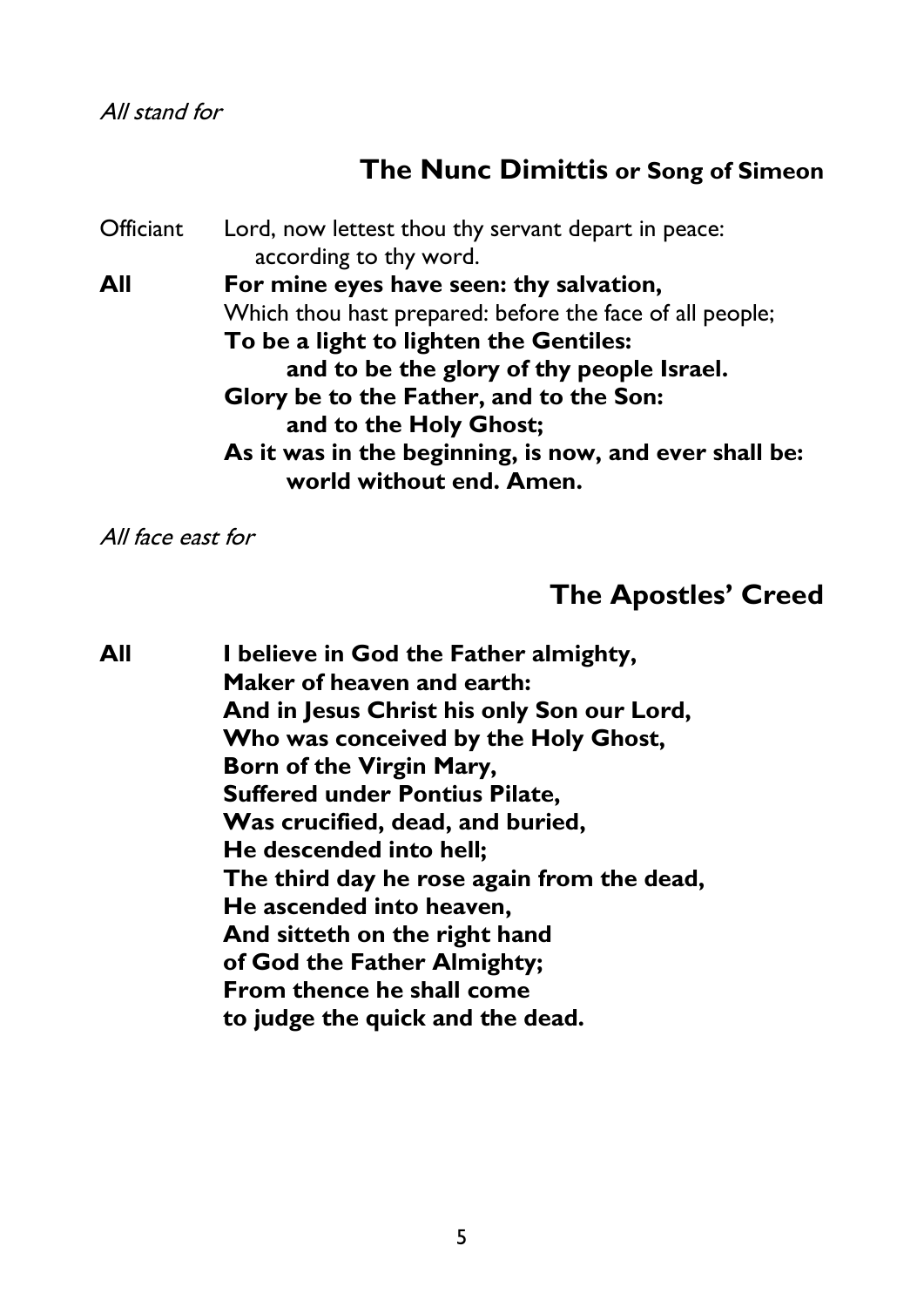**I believe in the Holy Ghost; The Holy Catholick Church; The Communion of Saints; The Forgiveness of sins; The Resurrection of the body, And the life everlasting. Amen.**

Officiant The Lord be with you. **All And with thy spirit.** Let us pray.

All kneel for

#### **The Lesser Litany**

Officiant Lord, have mercy upon us. **All Christ, have mercy upon us.** Lord, have mercy upon us.

#### **The Lord's Prayer**

**All Our Father, which art in heaven, Hallowed be thy Name. Thy kingdom come, Thy will be done, in earth as it is in heaven. Give us this day our daily bread. And forgive us our trespasses, as we forgive them that trespass against us. And lead us not into temptation; but deliver us from evil. Amen.**